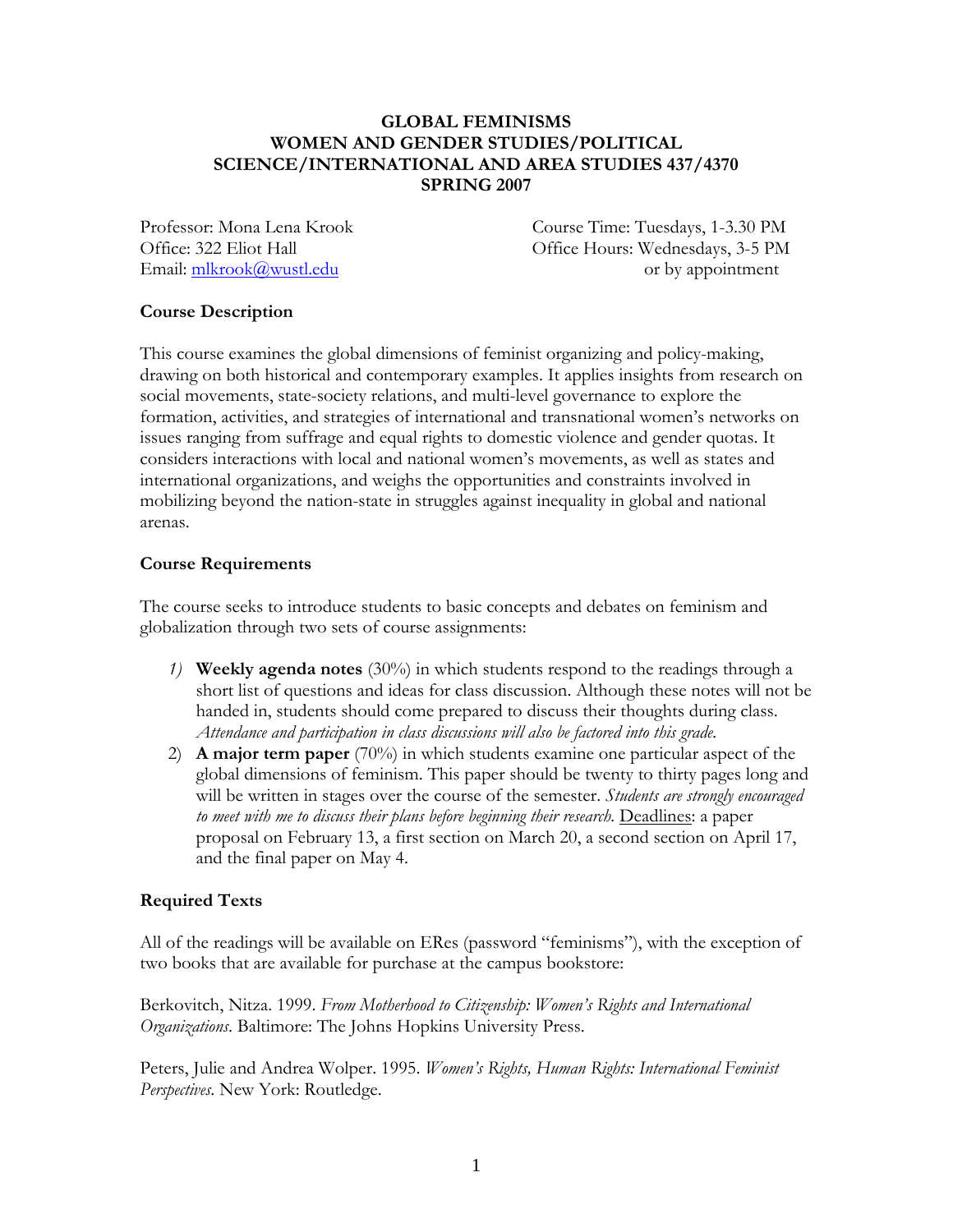### **Research Opportunities**

Students interested in doing further research on global feminisms – and gender and politics more generally – are welcome to meet with me to discuss possible opportunities for independent and collaborative research.

# **COURSE SCHEDULE**

### **January 16: Introduction to Global Feminisms**

No assigned reading – discussion of course aims and introduction to the global dimensions of feminist thought and activism.

### **January 23: Social Movements and Transnational Activism**

McAdam, Doug et al. 1996. "Introduction." Pp. 1-20 in *Comparative Perspectives on Social Movements: Political Opportunities, Mobilizing Structures, and Cultural Framings*, ed. Doug McAdam et al. New York: Cambridge University Press.

Tarrow, Sidney. 2005. *The New Transnational Activism*. New York: Cambridge University Press, 15-34, 59-76, 120-140, 161-179.

#### **January 30: Global Diffusion and International Norms**

Finnemore, Martha and Kathryn Sikkink. 1998. "International Norm Dynamics and Political Change." *International Organization* 52, no. 4: 887-917.

Risse, Thomas and Kathryn Sikkink. 1999. "The Socialization of International Human Rights Norms into Domestic Practices: Introduction." Pp. 1-38 in *The Power of Human Rights: International Norms and Domestic Change*, ed. Thomas Risse, Stephen C. Ropp, and Kathryn Sikkink. New York: Cambridge University Press.

Keck, Margaret E. and Kathryn Sikkink. 1998. "Transnational Advocacy Networks in International Politics: Introduction." Pp. 1-38 in *Activists Beyond Borders: Advocacy Networks in International Politics*. Ithaca: Cornell University Press.

## **February 6: Historical Global Feminisms**

Berkovitch, Nitza. 1999. *From Motherhood to Citizenship: Women's Rights and International Organizations*. Baltimore: The Johns Hopkins University Press, 1-17, 58-99.

Rupp, Leila J. 1997. *Worlds of Women: The Making of an International Women's Movement*. Princeton: Princeton University Press, 13-48.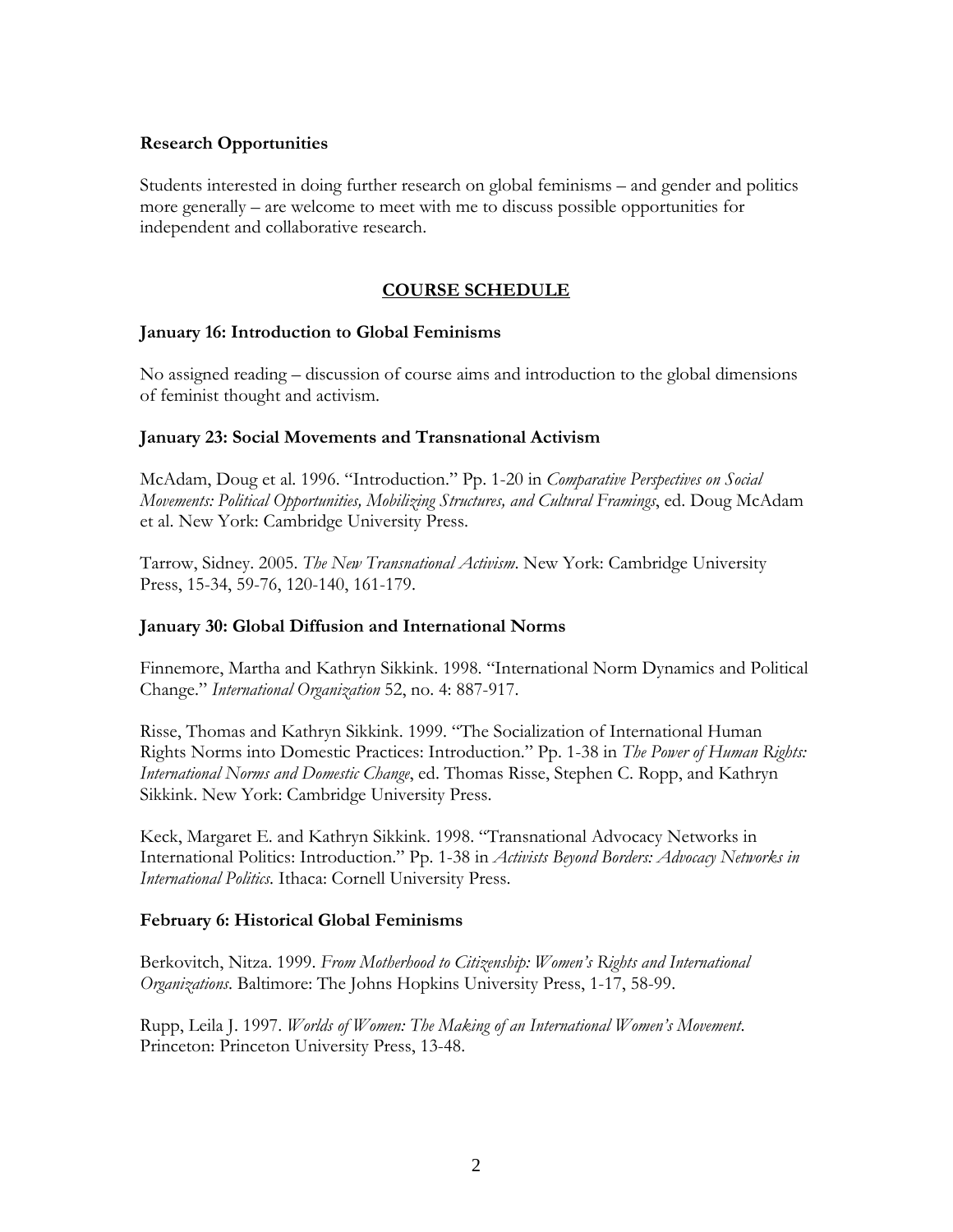Ramirez, Francisco O., Yasemin Soysal, and Suzanne Shanahan. 1997. "The Changing Logic of Political Citizenship: Cross-National Acquisition of Women's Suffrage Rights, 1890- 1990." *American Sociological Review* 62: 735-745.

### **February 13: International Organizations and Women's Rights**

Berkovitch, Nitza. 1999. *From Motherhood to Citizenship: Women's Rights and International Organizations*. Baltimore: The Johns Hopkins University Press, 139-167.

Meyer, Mary K. 1999. "Negotiating International Norms: The Inter-American Commission of Women and the Convention on Violence Against Women." Pp. 58-71 in *Gender Politics in Global Governance*, ed. Mary K. Meyer and Elisabeth Prügl. Lanham: Rowman & Littlefield.

Hoskyns, Catherine. 1999. "Gender and Transnational Democracy: The Case of the European Union." Pp. 72-87 in *Gender Politics in Global Governance*, ed. Mary K. Meyer and Elisabeth Prügl. Lanham: Rowman & Littlefield.

## **February 20: Contemporary Transnational Feminisms**

Alvarez, Sonia E. 2000. "Translating the Global: Effects of Transnational Organizing on Latin American Feminist Discourses and Practices." *Meridians: A Journal of Feminisms, Race, Transnationalism* 1, no. 1: 29-67

Friedman, Elisabeth J. 1999. "The Effects of 'Transnationalism Reversed' in Venezuela: Assessing the Impact of UN Global Conferences on the Women's Movement." *International Feminist Journal of Politics* 1, no. 3: 357-381.

Moghadam, Valentine M. 2005. *Globalizing Women: Transnational Feminist Networks*. Baltimore: Johns Hopkins University Press, 1-20, 78-104.

## **February 27: Women's Rights in the Global Economy**

Hertel, Shareen. 2006. *Unexpected Power: Conflict and Change Among Transnational Activists*. Ithaca: Cornell University Press, 55-85.

Hochschild, Arlie Russell and Barbara Ehrenreich, eds. 2004. *Global Woman: Nannies, Maids, and Sex Workers in the New Economy*. New York: Owl Books, 39-54, 142-153, 154-168.

V. Spike Peterson, *A Critical Rewriting of Global Political Economy: Integrating Reproductive, Productive, and Virtual Economies*, 78-112.

## **March 6: Women's Human Rights and Violence Against Women**

Peters, Julie and Andrea Wolper. 1995. *Women's Rights, Human Rights: International Feminist Perspectives*. New York: Routledge, 11-35, 176-188, 335-355.

Keck, Margaret E. and Kathryn Sikkink. 1998. *Activists Beyond Borders: Advocacy Networks in International Politics*. Ithaca: Cornell University Press, 165-198.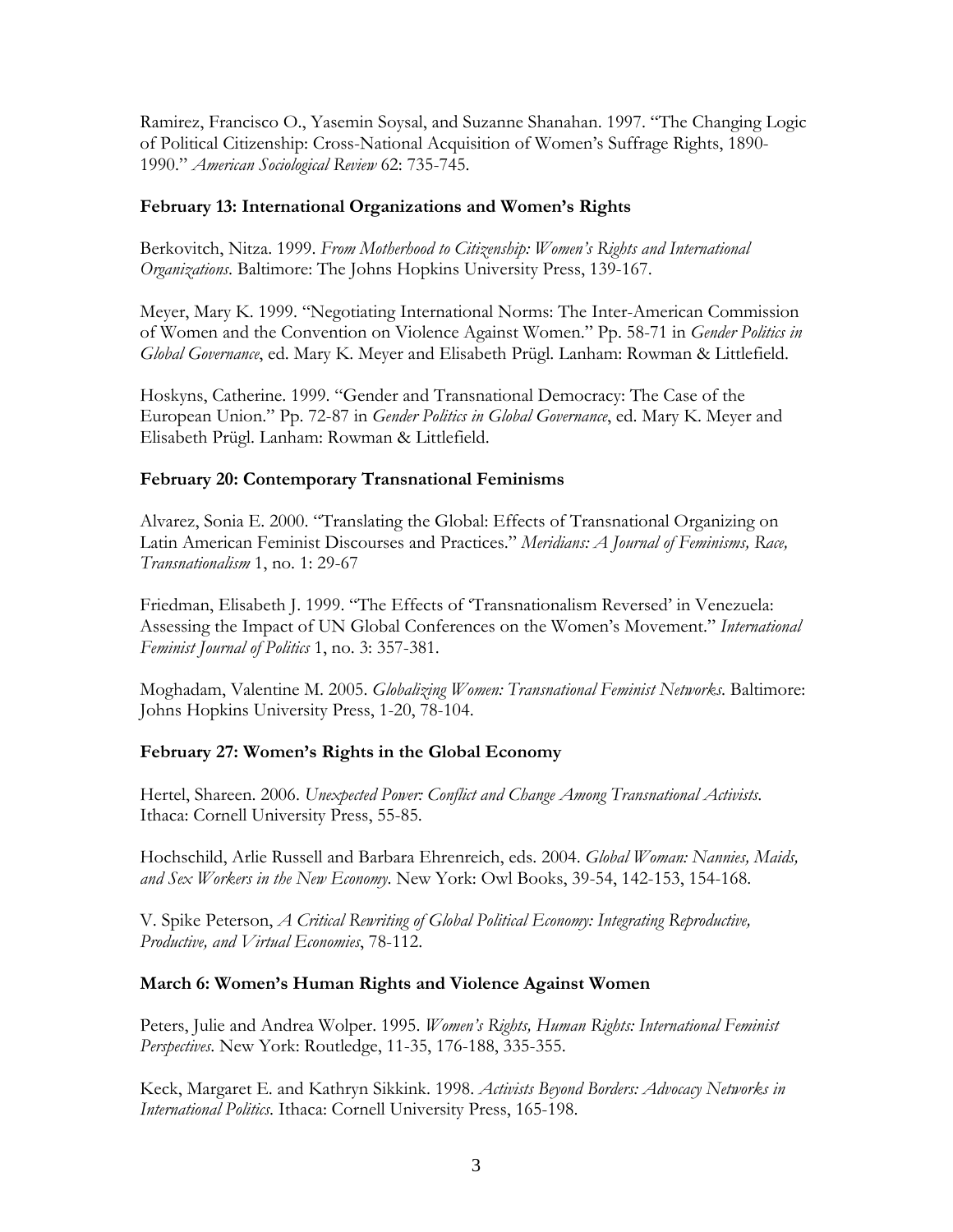### **March 20: Reproductive Rights and Sexual Health in Global Perspective**

Freedman, Lynn P. and Stephen L. Isaacs. 1993. "Human Rights and Reproductive Choice." *Studies in Family Planning* 24, no. 1: 18-30.

Cook, Rebecca J. and Bernard M. Dickens. 2003. "Human Rights Dynamics of Abortion Law Reform." *Human Rights Quarterly* 25: 1–59

Dowsett, Gary W. 2003. "Some Considerations on Sexuality and Gender in the Context of AIDS." *Reproductive Health Matters* 11: 21-29.

### **March 27: Mainstreaming as a Global Equality Strategy**

Walby, Sylvia. 2005. "Gender Mainstreaming: Productive Tensions in Theory and Practice." *Social Politics* 12, no. 3: 321-343.

True, Jacqui and Michael Mintrom. 2001. "Transnational Networks and Policy Diffusion: The Case of Gender Mainstreaming." *International Studies Quarterly* 45: 27-57.

Hafner-Burton, Emilie and Mark A. Pollack. 2002. "Mainstreaming Gender in Global Governance." *European Journal of International Relations* 8, no. 3: 339-373.

### **April 3: Quotas as a Transnational Equality Strategy**

Towns, Ann E. 2004. *Norms and Equality in International Society: Global Politics of Women and the State*. Ph.D. Diss. University of Minnesota, 176-224.

Krook, Mona Lena. 2006. "Reforming Representation: The Diffusion of Candidate Gender Quotas Worldwide." *Politics & Gender* 2, no. 3: 303-327.

Dahlerup, Drude, ed. 2006. *Women, Quotas, and Politics*. New York: Routledge, 83-137.

See also: Global Database of Quotas for Women, [http://www.quotaproject.org.](http://www.quotaproject.org/)

#### **April 10: Gender and International Conflict**

Peters, Julie and Andrea Wolper. 1995. *Women's Rights, Human Rights: International Feminist Perspectives*. New York: Routledge, 197-214.

Carpenter, R. Charli. 2003. "'Women and Children First': Gender, Norms, and Humanitarian Evacuation in the Balkans, 1991-95." *International Organization* 57, no. 4: 661-694.

Kaufman-Osborn, Timothy. 2005. "Gender Trouble at Abu Ghraib?" *Politics & Gender* 1, no. 4: 597-619.

See also: